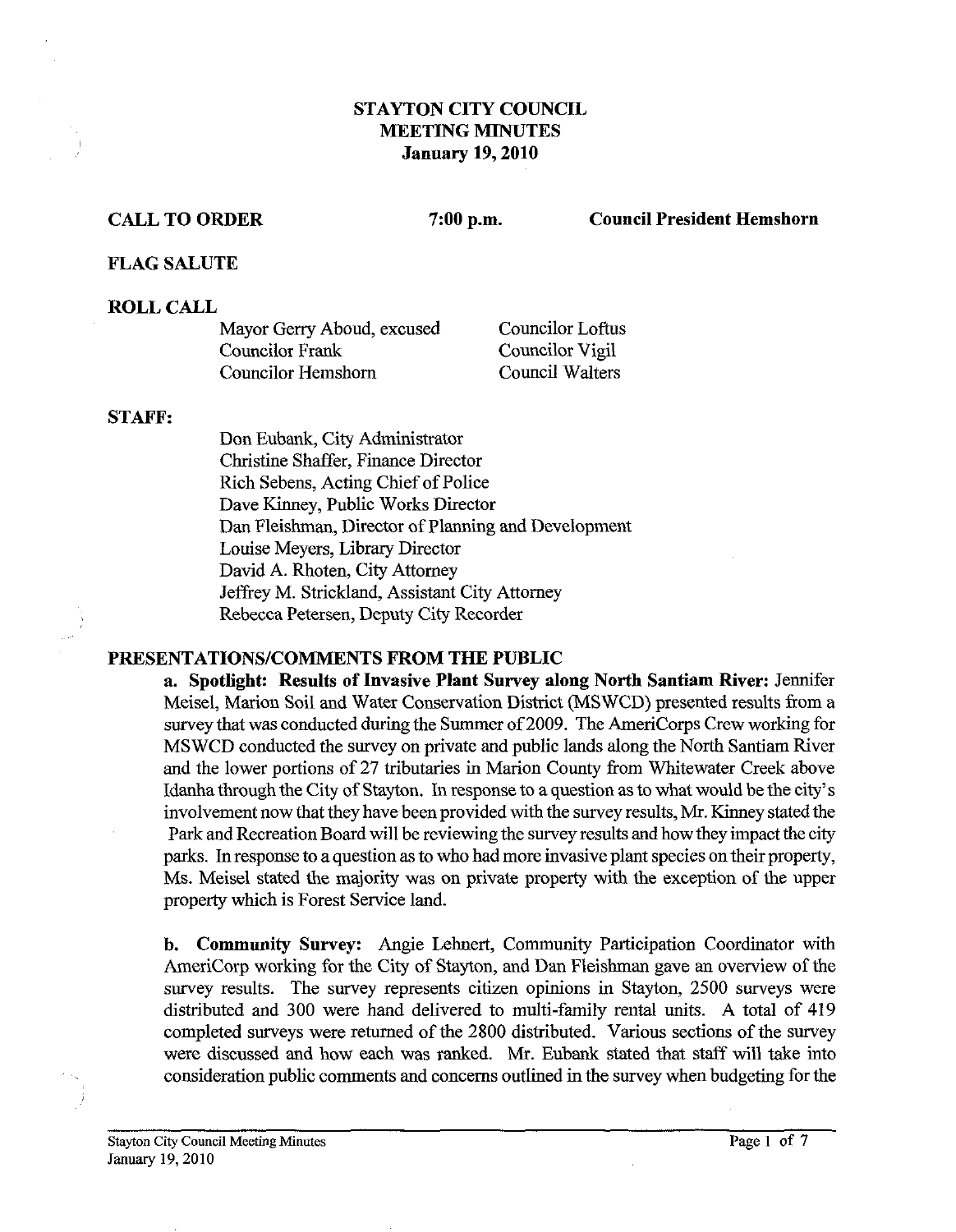next fiscal year. Council members complimented Ms. Lehnert and Mr. Fleishman for a fine survey.

**c. Citizen Concern:** Ruben Sisto. **930** E. Santiam, Stayton. Mr. Sisto stated recently he received a letter fiom the city of Stayton notifying him of an address change to his residence. It's a real inconvenience to have to change your address. He indicated an adjoining property owner also received the letter. Mr. Eubank stated that staff is working on the issue and will be in contact with the residents soon.

## **ANNOUNCEMENTS**

**a. Additions to the Agenda:** None.

## **CONSENT AGENDA**

## **a. Approval of City Council Meeting Minutes of January 04,2010**

- **b. OLCC License Renewals for 2010**
- **Motion:** From Councilor Frank, seconded by Councilor Loftus, to approve the consent Agenda. Motion passed **5:O.**

#### **PUBLIC HEARINGS - None.**

#### **UNFINISHED BUSINESS**

### **Ordinance 917, Readings by Title Only**

- **a. Staff Report:** Mr. Rhoten reviewed the staff report included in the council packet materials.
- **b. Council Deliberation:** None.

#### **c. Council Decision:**

**Motion:** From Councilor Frank, seconded by Councilor Loftus, to direct that Ordinance 917, amending provisions of Chapters 2.04,2.08,2.12,2.20,2.52 & **2.60** of the Stayton Municipal Code, to reflect the **2010** City of Stayton Charter Language, and declaring an emergency designating January **01,20 10** as the effective date, be read for the first time by title only. **Motion passed: 5:O.** 

The Deputy City Recorder read the proposed ordinance for the frst time by title only.

**Motion:** From Councilor Frank, seconded by Councilor Loftus, to approve the first reading of Ordinance No. **917** amending provisions of Chapters **2.04,2.08,2.12,2.20, 2.52** & **2.60** of the Stayton Municipal Code, to reflect the **2010** City of Stayton Charter Language, and declaring an emergency designating January **01,201 0** as the effective date. **Motion passed: 5:O.**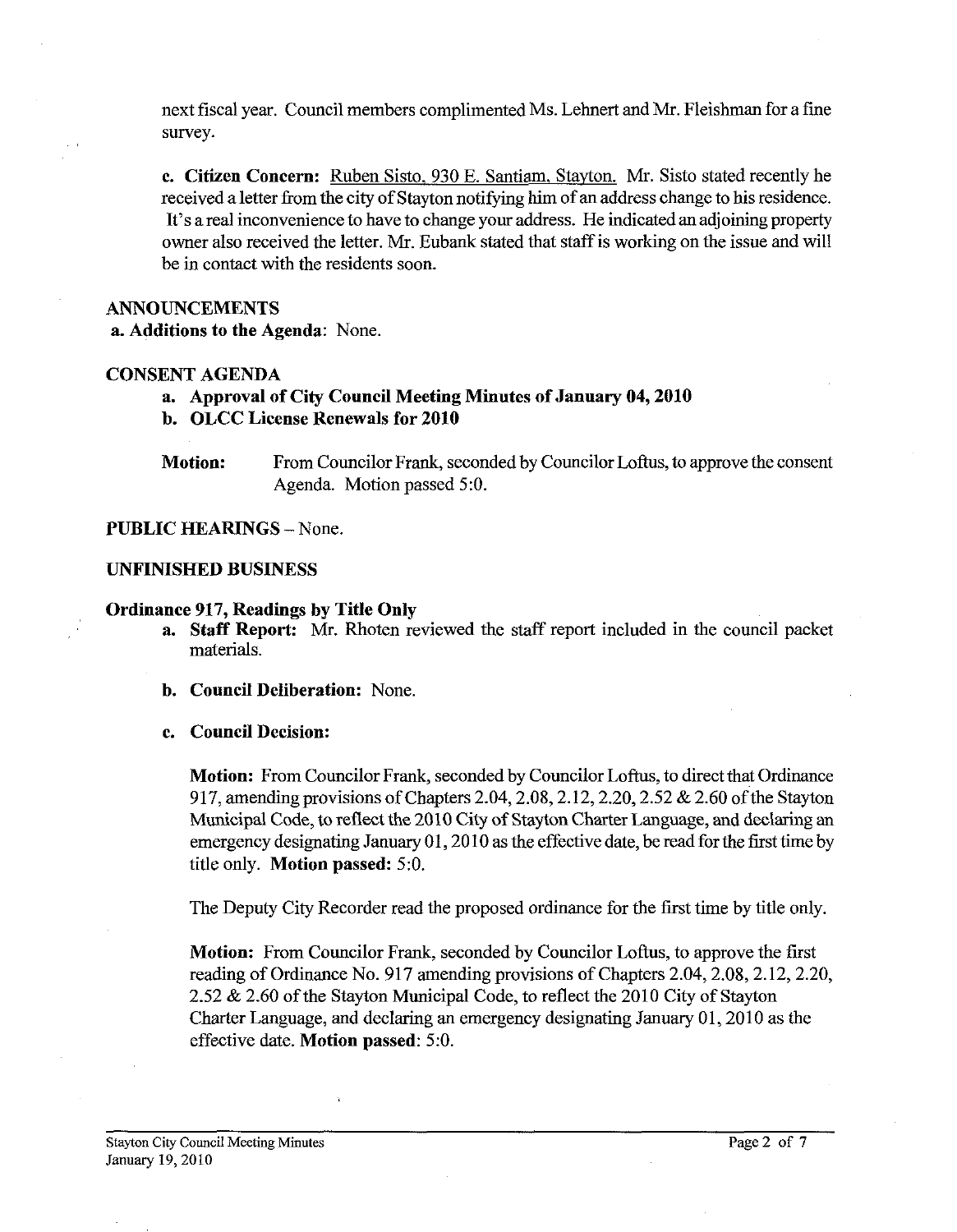**Motion:** From Councilor Frank, seconded by Councilor Loftus, to direct that Ordinance No. 917, amending provisions of Chapters 2.04, 2.08, 2.12, 2.20, 2.52  $\&$ 2.60 of the Stayton Municipal Code, to reflect the 2010 City of Stayton Charter Language, and declaring an emergency designating January 01,2010 as the effective date, be read for the second time by title only. **Motion passed:** 5:O.

Ms. Petersen read Ordinance No.917 for the second time by title only.

**Motion:** From Councilor Frank, seconded by Councilor Loftus, to approve the second reading of Ordinance No.917 and direct the Mayor to execute the Ordinance as enacted. **Motion passed** 5:O.

## **Revised COLA for Represented Employees**

- **a. Staff Report: Mr.** Eubank reviewed the staff memorandum included in the council packet materials.
- **b. Council Deliberation:** None.
- **c. Council Decision:**

**Motion:** From Councilor Frank, seconded by Councilor Walters, to approve the COLA for both bargaining units of 2.3%. **Motion passed:** 5:O.

# **NEW BUSINESS**

## **OLCC Change of Ownership Application** - **Cheers on First (from Bella's Italian Grill)**

- **a. Staff Report:** Mr. Sebens reviewed the staff memorandum included in the council packet materials.
- **b. Council Deliberation:** None.
- **c. Council Decision:**

Motion: From Councilor Vigil, seconded by Councilor Loftus, to forward a recommendation of approval to the Oregon Liquor Control Commission regarding the application of Cheers on  $1<sup>st</sup>$ . Motion passed: 5:0.

# **Proposed COLA Management/Non-Representative Employees**

- **a. Staff Report: Mr.** Eubank reviewed the staff memorandum included in the council packet materials.
- **b. Council Deliberation: In** response to a question as to how much it would cost the city to fund the management non-represented employees COLA, Mr. Eubank stated it would be around \$6,000 for the rest of the fiscal year. The total amount would be \$30,000 for both the union employees and the management/non-union employees.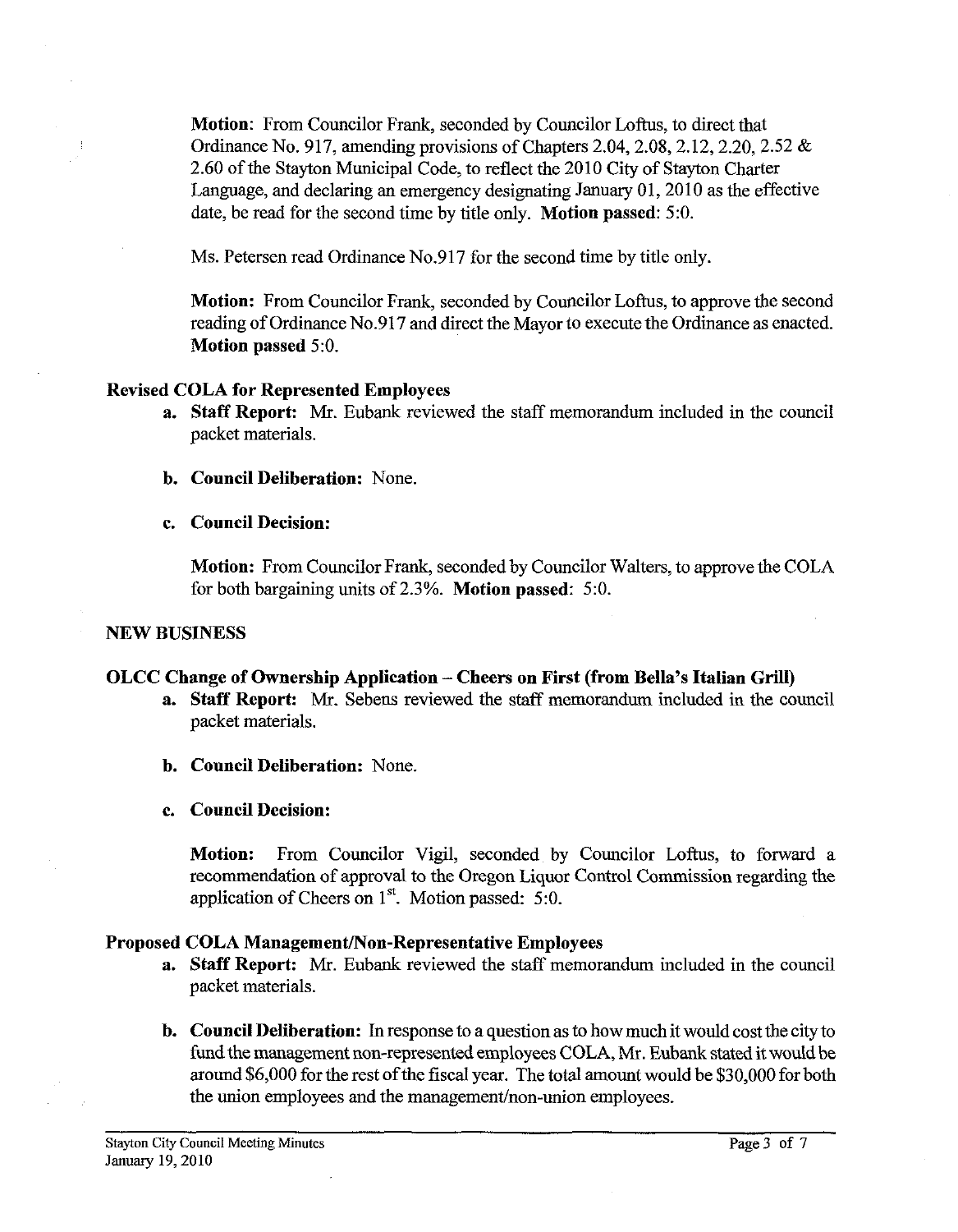Councilor Loftus stated he could not support a management COLA. With the current economic situation and the unemployment rate that keeps going up a lot of folks are grateful to have a job and would probably even take a pay cut to keep the job. The money could be better used to fund improvements for streets and sidewalks.

Councilor Walters stated that staff is doing a good job and the council owes it to them to make sure they are granted a COLA.

Councilor Vigil stated he was concerned that in the future Stayton might not be doing as well and that the money could be utilized in a better way.

Councilor Frank stated it's an issue of fairness and there's a certain amount of equitability in it. It makes sense to move forward with the promises that the council made to staff.

#### **c. Council Decision:**

**Motion:** From Councilor Frank, seconded by Councilor Walters, to approve a 2.3% Cost of Living Adjustment for management and non-union employees effective January 01,2010. Motion passed: 4:l (Loftus)

#### **Opportunity to Apply for Enterprise Zone Designation**

- **a. Staff Report: Mr.** Fleishman reviewed the staff memorandum included in the council packets. Ray Burstedt, President of Strategic Economic Development Corporation (SEDCOR) was present to answer questions regarding the zone.
- **b. Council Deliberation:** Councilor Frank read a prepared statement opposing the formation of an Enterprise Zone designation and gave examples of jurisdictions that had formed the districts that were not successful. Councilor Loftus stated he would like to see what kind of impact the zone would have on the school district and fire districts. Councilor Vigil stated it's an ideal time to apply for the designation as it's not taking money out of the citizens' pockets. Councilor Walters and Hemshom stated they too support an Enterprise Zone district as the community survey pointed out that the citizens wish to see more locally owned businesses in Stayton.

#### **c. Council Decision:**

**Motion:** From Councilor Loftus, seconded by Councilor Walters, to move to authorize the City Administrator to begin the preliminary process of submitting an application to the Oregon Business Development to sponsor an Enterprise Zone to include the Wilco Road industrial area and the remainder of the Census Bureau Block Group 4, and return to the City Council for consideration of a resolution supporting the application. 4:l (Frank)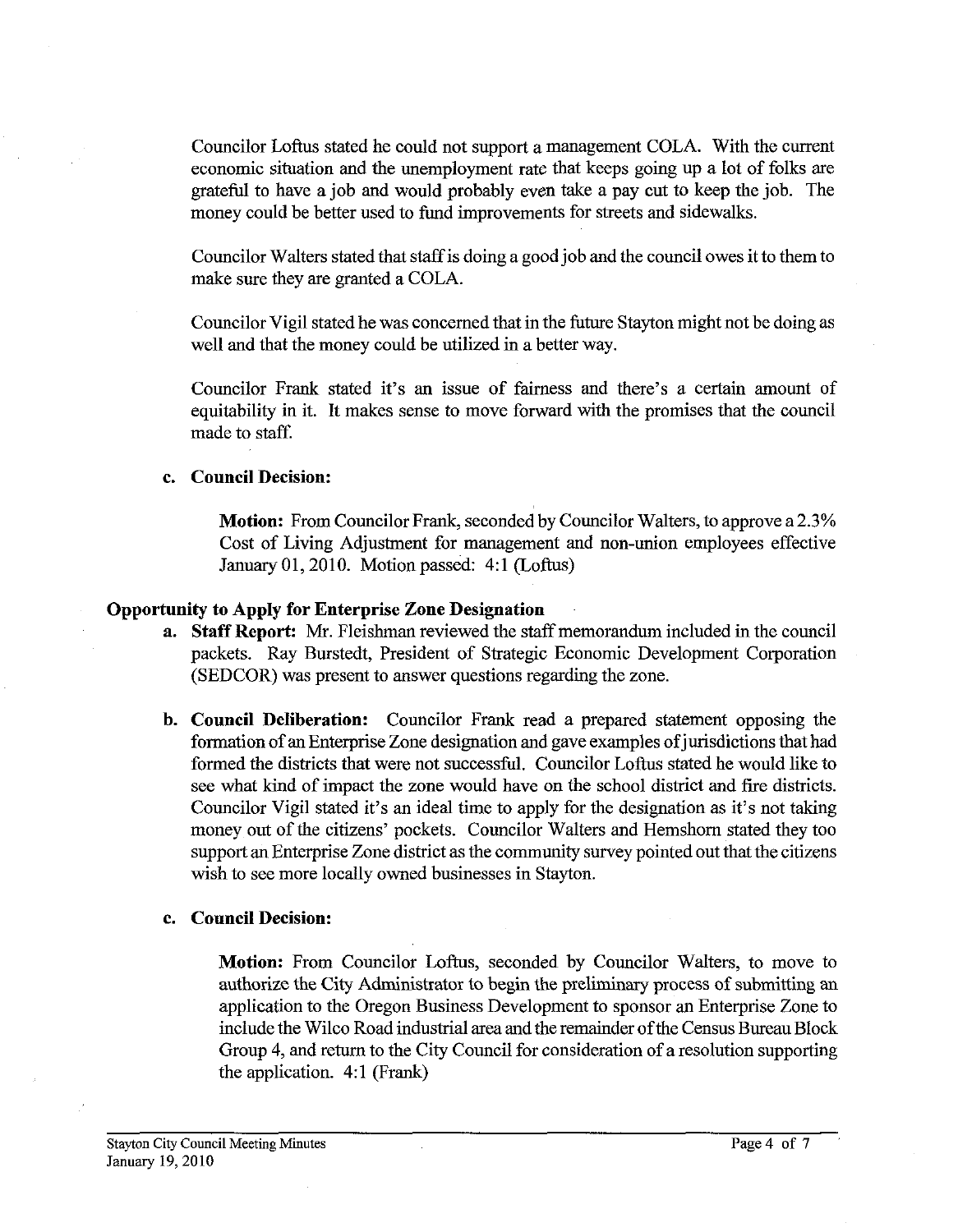Discussion: The code is penalizing an owner for owning lots that are next to each other, if they were one apart it would be ok. Mr. Fleishman stated that the current code states multiple properties in common ownership need to be combined to the extent necessary to meet the dimensional requirements of the code.

Motion Passed: 5:O

## STAFF/COMMISSION REPORTS

## City Administrator's Report - Don Eubank

a. Town Hall Forum Feedback: Mr. Eubank stated the Town Hall Forum on January 14<sup>th</sup> was well represented by the community and the city's accomplishments for 2009 were reviewed. The discussion of forming a committee to discuss various issues in the code and SDC's was suggested by Councilor Loftus and have local citizens serve on the committee and make recommendations to the Council. The formation of the committee will wait until Mayor Aboud returns fiom vacation.

## Finance Director's Report - Christine Shaffer

a. Monthly Finance Department Report: No discussion.

## Acting Police Chief's Report - Rich Sebens

a. Statistical Report for December 2009: No discussion.

## Library Director's Report - Louise Meyers

a. December 2009 Activities/Statistics: There were no questions asked.

## Public Works Director's Report - Dave Kinney

a. December 2009 Monthly Operating Report: There were no questions asked.

# Pool Manager – Rebekah Meeks

a. December 2009 Monthly Operating Report: Ms. Meeks reviewed the recent pool closure to install the new pump and motor, the pool newsletter and the formation of a Friends of the Pool committee.

# PRESENTATIONS/COMMENTS FROM THE PUBLIC - None.

# BUSINESS FROM THE CITY ADMINISTRATOR - None.

# BUSINESS FROM THE MAYOR - None.

# BUSINESS FROM THE COUNCIL

a. Council President Business: Councilor Hemshom stated a greeters session would be taking place on the 20" which she would not be able to attend, and asked if another councilor would be present for an opening of anew business. Councilor Loftus stated he would probably be able to make the event.